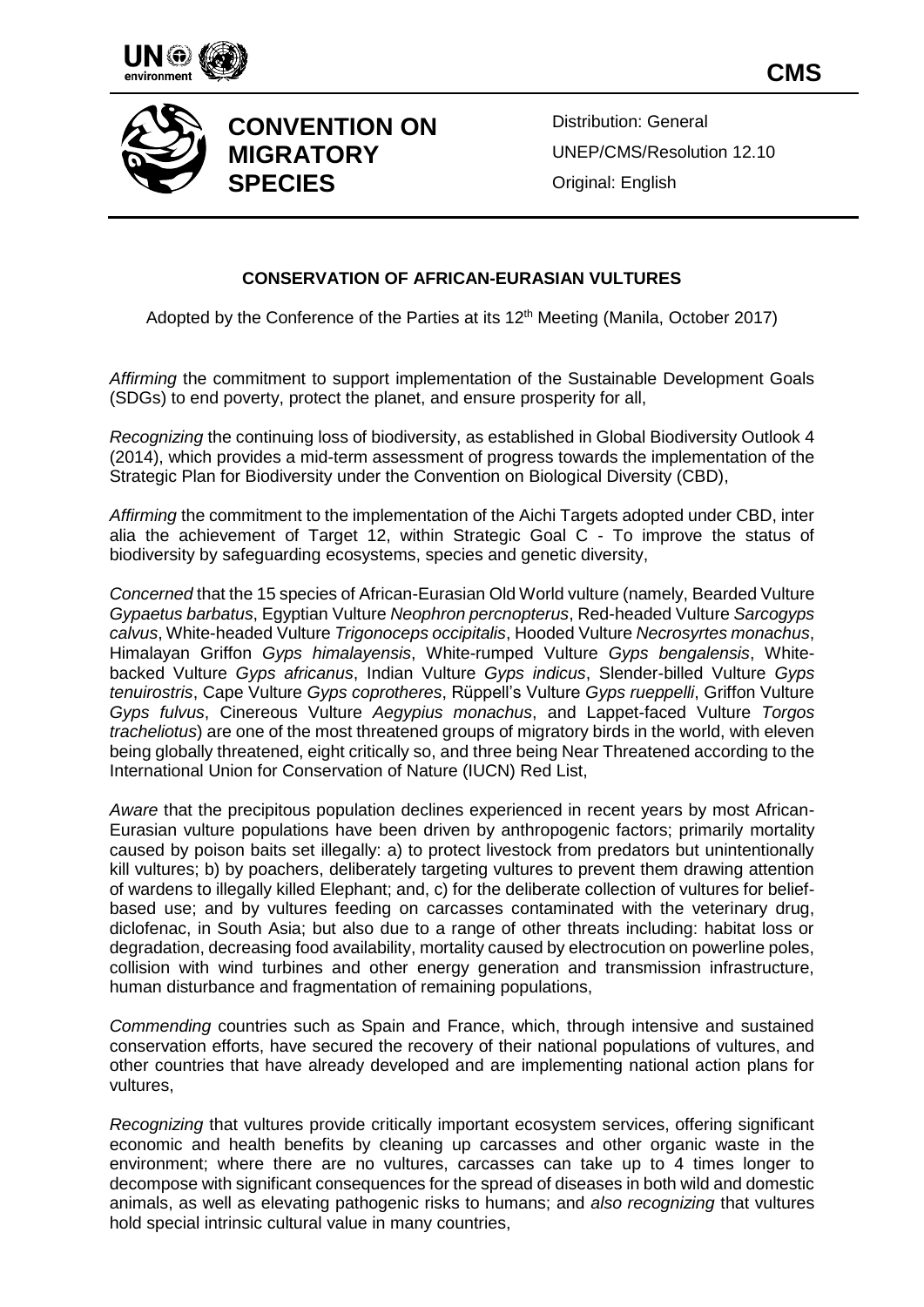*Recalling* the 'Programme of Work on Migratory Birds and Flyways 2014-2023' included in CMS Resolution 11.14, and its Action 9 to "[…] promote the development, adoption and implementation of species action plans for priority species in line with CMS priorities for concerted and cooperative action, including: […] d) all African-Eurasian Vultures (except Palmnut Vulture *(Gypohierax angolensis)*) via the CMS Memorandum of Understanding on the Conservation of Migratory Birds of Prey (Raptors MOU)" to be completed by COP12,

*Noting* CMS-led initiatives established by Resolution 11.15 – Preventing Poisoning of Migratory Birds, including the associated Working Group, Resolution 11.16 - The Prevention of Illegal Killing, Taking and Trade of Migratory Birds, including the Inter-Governmental IKB Task Force, and Resolution 11.27 – Renewable Energy and Migratory Species, including the associated Energy Task Force,

*Acknowledging* the Resolutions of IUCN World Conservation Congress WCC-2016-Res-014 on combatting the illegal poisoning of wildlife, WCC-2016-Res-022 on conservation measures for vultures, including banning the use of veterinary diclofenac, and WCC-2016-Res-082 on a path forward to address concerns over the use of lead ammunition in hunting,

*Noting* that the Second Meeting of Signatories (MOS2) to the CMS Raptors MOU held in Norway in October 2015 formally recognized all Old World vultures (except the Palm-nut Vulture) as migratory species by listing them in Table 1 of Annex 3 of the Raptors MOU, and, furthermore tasked the Technical Advisory Group (TAG) to support the Coordinating Unit in facilitating development of a Multi-species Action Plan to Conserve African-Eurasian Vultures (Vulture MsAP), encompassing all 15 species that are obligatory scavengers,

*Noting* that four workshops were held between October 2016 and February 2017 to elaborate the regional components of the Vulture MsAP and an Overarching Workshop in February 2017 brought these components together into a comprehensive Vulture MsAP,

*Encouraging* the need for immediate action by Range State governments, partners, stakeholders and other interested parties, to address the principal threats to the 15 species of African-Eurasian vultures at all stages of their life cycle, and across all 128 countries of their ranges,

## *The Conference of the Parties to the Convention on the Conservation of Migratory Species of Wild Animals*

- 1. *Adopts* the 12-year Multi-species Action Plan to Conserve African-Eurasian Vultures (Vulture MsAP) 2017-2029, and *urges* Parties and *encourages* non-Party Range States, partners and stakeholders to implement the Vulture MsAP as a matter of priority locally, nationally and regionally as well as at flyway level;
- 2. *Urges* Parties and *encourages* non-Party Range States, in implementing the Vulture MsAP, to urgently address: a) the problem of poisoning of vultures, particularly by poison baits, the veterinary use of diclofenac and other non-steroidal anti-inflammatory drugs (NSAIDs) toxic to vultures and the use of lead ammunition, in conjunction with the CMS Preventing Poisoning Working Group and in line with the Guidelines to Prevent Poisoning of Migratory Birds adopted by Resolution 11.15, ensuring that national conservation legislation is properly implemented and enforced; b) the impact of electrocution and collisions associated with energy infrastructure in conjunction with the CMS Energy Task Force in line with Resolution 11.27; and, c) the illegal killing, taking and trade in vultures and their body parts in line with Resolution 11.16;
- 3. *Urges* Parties and *encourages* non-Party Range States to implement existing measures under CMS, the Agreement on the Conservation of African-Eurasian Migratory Waterbirds (AEWA), the Memorandum of Understanding on the Conservation of Migratory Birds of Prey in Africa and Eurasia (Raptors MOU), especially where these contribute to the objectives of the Vulture MsAP, in order to increase the resilience of African-Eurasian vultures and their potential to adapt to environmental change;